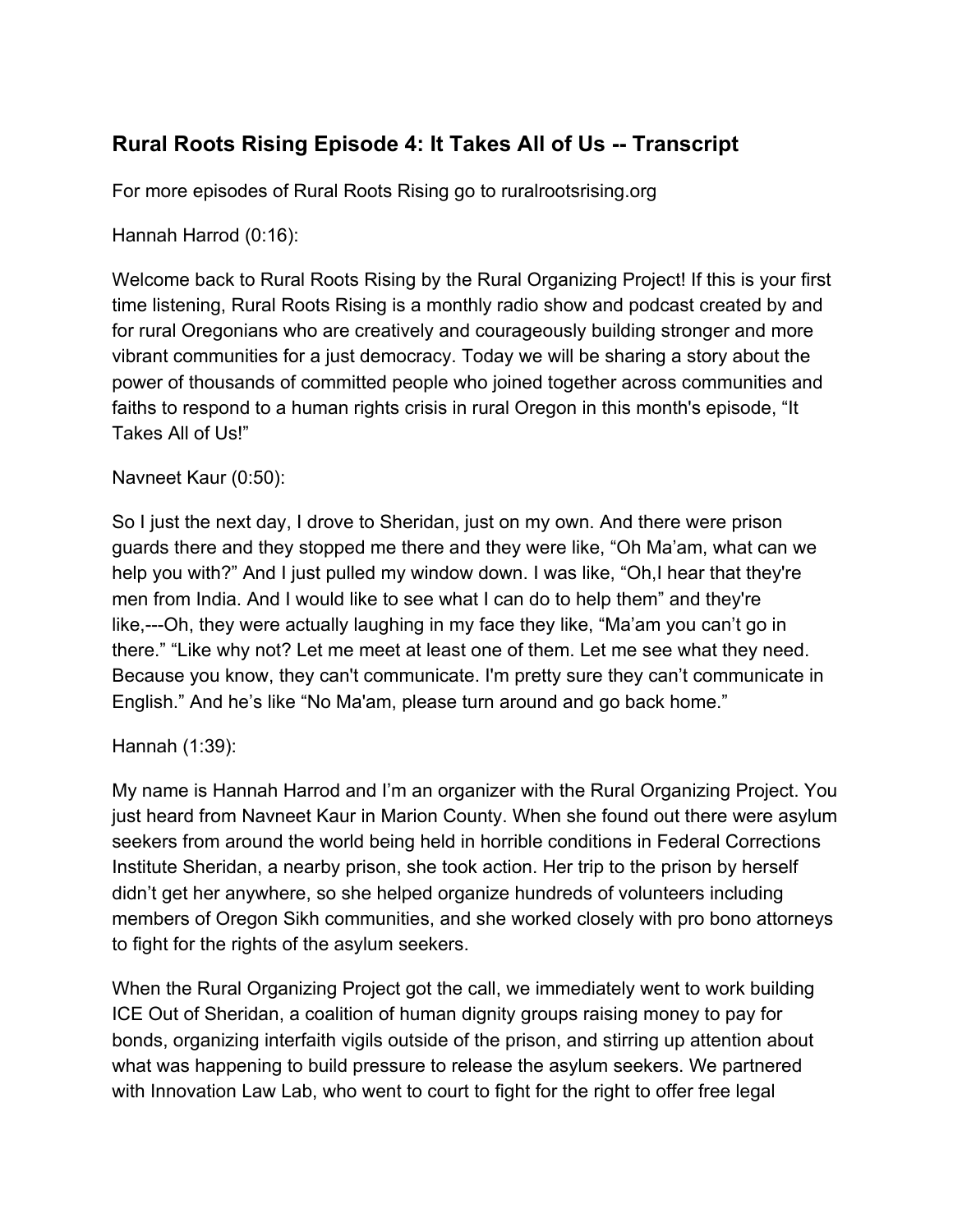representation to every person who wanted a lawyer who was detained by Immigration and Customs Enforcement, or ICE, at Sheridan.

I hadn't met Navneet yet when I got that first phone call. But within weeks of the flurry of organizing, it seemed everyone I talked to would respond with "Have you met Navneet? You really need to meet Navneet." When we did finally meet a few weeks later, before I'd even finished introducing myself, Navneet had hugged me and I immediately felt like one of her inner circle.

I sat down with Navneet a few weeks ago on her living room floor to learn a little bit more about how she got started and to reflect on those months we worked so closely together. We drank tea and played with her grandson who would occasionally come in from the other room to visit.

## *Music*

Navneet (3:21):

My name is Navneet Kaur and I live in Salem. Salem is not a very huge city. And we have a really nice close knit community here.

I think there were about 110 men that were brought overnight to FCI Sheridan. And these men from all over the world, some from Mexico. Some from El Salvador, from Brazil, South America, all parts of South America, from China, from Nepal, from India. Yeah, so many, and from Bangladesh. From Bangladesh, so all over the world. The prison administration was unprepared for so many men that were brought there overnight. They did not have enough space or other things to accommodate these guys.

# Hannah (4:32):

Would you tell me about how you got involved as an interpreter?

# Navneet (4:36) :

*(laugh)*Yeah, that's an interesting story. So I just did not, when I stepped in, I did not think that, first of all, did not think that it will become such a big thing. I just thought that "Oh, okay. They have legal representation and the lawyers need to help with interpretations." And then it just evolved into this big thing which I got involved in, to at every, I think every level. So when I didn't know about these men even though I was closer to Sheridan then my friends and other community members in Portland. And so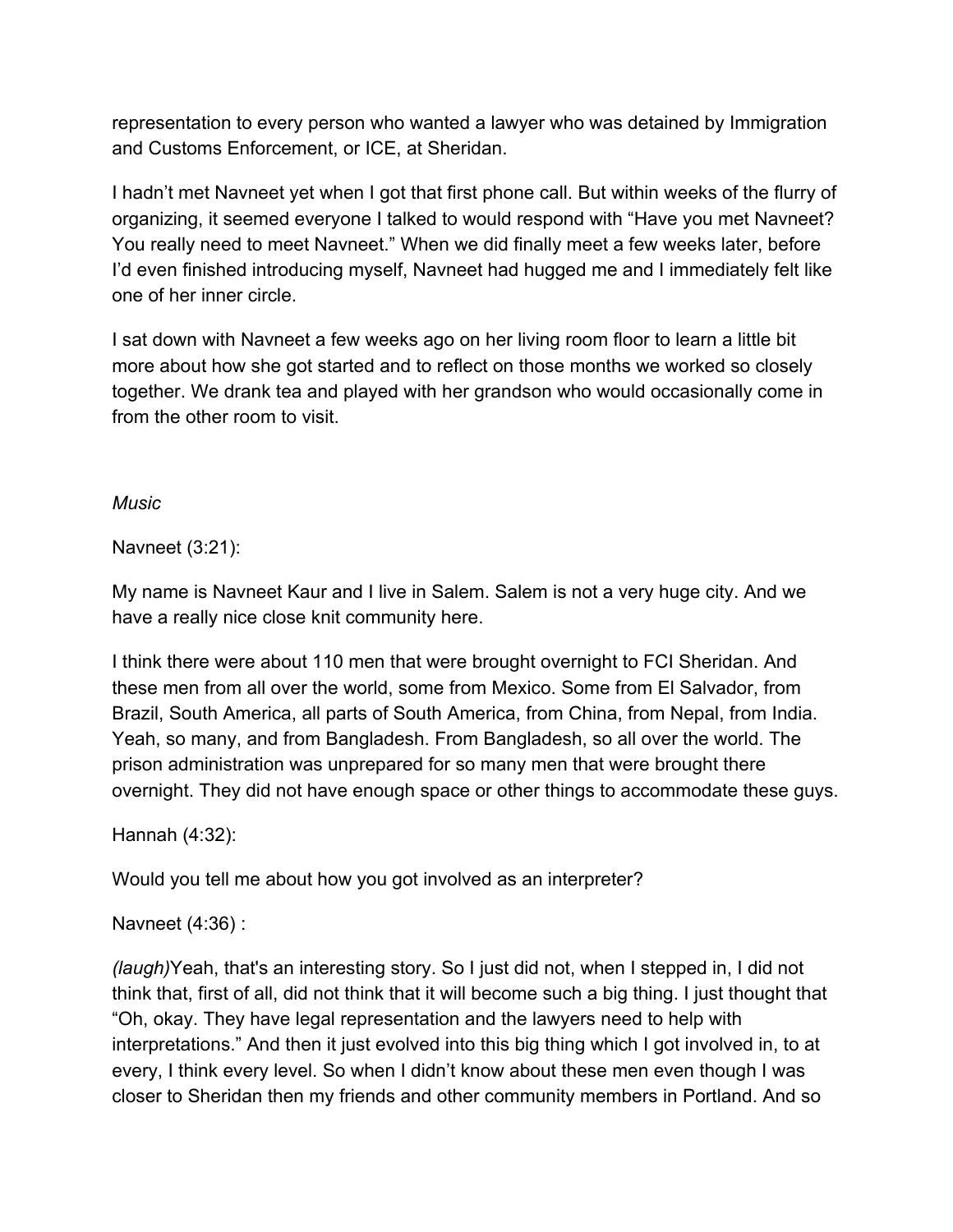one of my friends from Portland, he, or actually Vancouver area, he called me and was like, "Oh, did you know this has happened? Did you know there's so many men from India in Sheridan?" I was like, "Hmmm, in Sheridan? What are they doing in Sheridan?"

And so I just because I'm a layman, a lay person, I had no idea about the legal system. I don't know how the prison system works or anything for that matter. So I just, the next day, I drove to Sheridan, just on my own. I just drove to go when I got on to that road that leads to the main prison gate and saw a huge, like a pole running across to block comings and goings. And there were prison guards there and they stopped me there and they were like, "Hello Ma'am, what can we help you with?" And I just pulled my window down and was like "Oh I hear that there are men from India. And I would like to see what I can do to help them" and they're like,---Oh, they were actually laughing in my face they, like, "Ma'am you can't go in there." "Like, why not? Let me meet at least one of them. Let me see what they need. Because you know, they can't communicate. I'm pretty sure they can't communicate in English." And they say "No Ma'am, please turn around and go back home."

And I had no, no other option just then to come back home and then again and again and again. I kept calling Victoria too, you know what, I think the process still hadn't started. And then I think in like two or three days, I got a call from them that they needed help with interpretation. So yeah, that's how it started.

## *Music*

Hannah (7:23):

Navneet learned that there was a growing network of people and organizations working to address the needs of the people being held at Sheridan. One of those organizations was Innovation Law Lab. They provided free legal representation to move people quickly through the first steps required to seek asylum. Stephen and Victoria, who Navneet just mentioned, are both staff with Innovation Law Lab. As Navneet joined in the work, she saw firsthand how the asylum seekers held at Sheridan were being denied their basic human rights. Navneet took on a new role to help organize ways to address the daily indignities they were being subjected to.

## Navneet (8:01):

Think about us stepping into other countries to grant access to human rights to those populations in those countries, and then not give human rights to people that are in our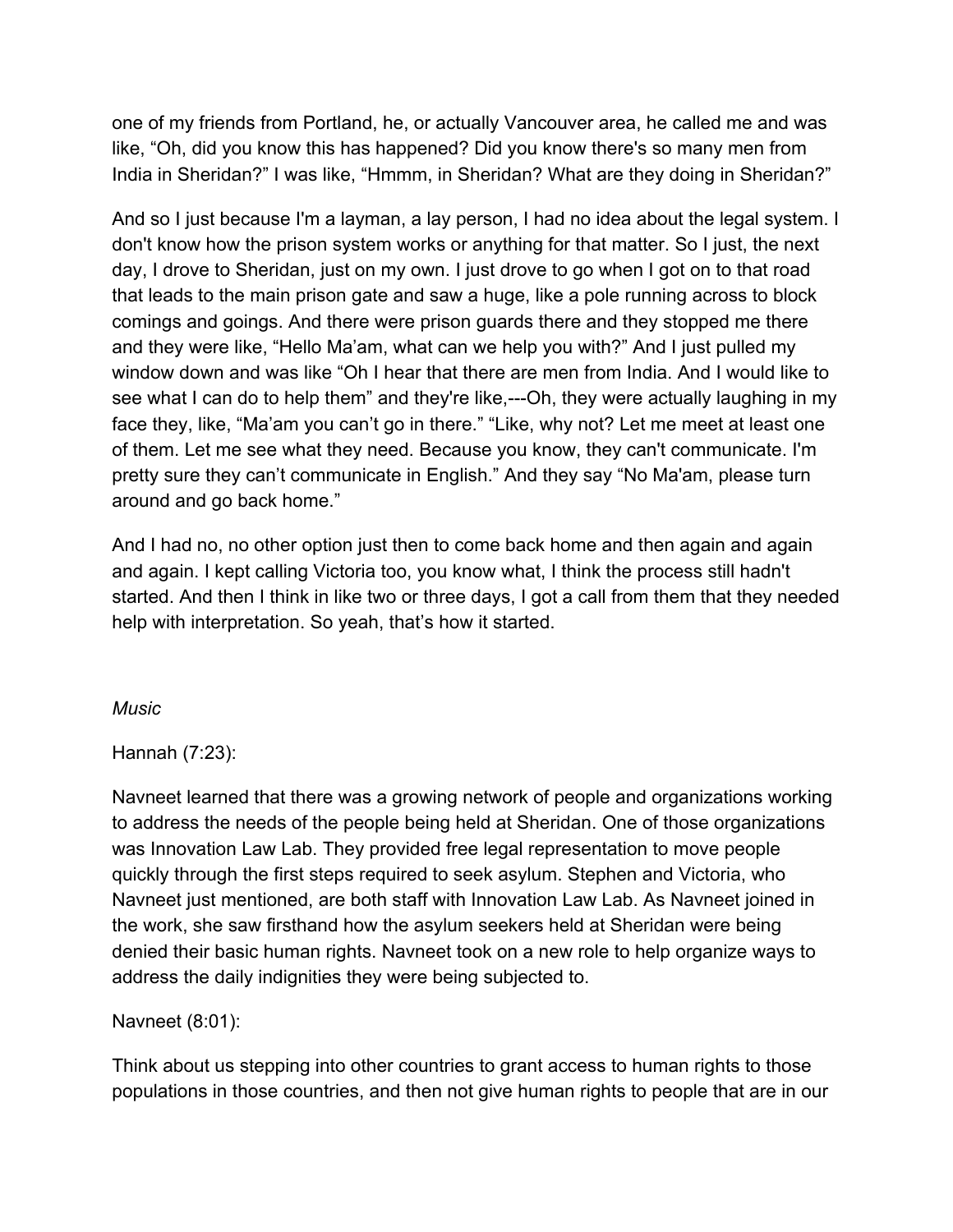own country. So how can we look the world in the eye and do that. Where we had hundreds and thousands of men, and let's just talk about the hundred plus men that were in here in Sheridan that were not given legal access at all, were not given interpreter services, because that was their right too. Right? They could not speak our language, they could not express their needs. If one of them--- I remember people having gunshot wounds, not given any treatment or any medical attention. I remember someone having a heart problem that was not given medical aid. I don't even know where to start. These are just the big things.

The little things being, seeing them in tattered prison clothes--dirty and tattered. The men, they had such bad body odors because their uniforms or their, their clothing was unwashed and that they did not have soaps to wash their bodies with. You know, the first time I saw - and I understand if that's a prison policy, I don't know if it is - that I belong to the Sikh faith and there were many Sikh men in those people too. And the first time I saw like a six feet tall man walking in with his long hair and a beard and nothing to cover his, not even a beanie to cover his head with. And the first emotion that I felt were tears running down my face because that was the humiliation of the biggest kind that that person was facing.

I remember one man that expressed feeling of, feelings of so many others, and said, "You know, I wish we had just died where we were. I mean, it's worse than that. This life that they are, we've been living for the past three or four months is worse than that." And so it was really, really hard to see them suffering through all that. They thought that America was one of the nations that was really safe and really welcoming. And that's why they chose to come here and this is what we did to them.

I think I was really depressed at that time, I was really depressed. I remember one time, my children were here and I was just, I would just sit and stare into nothingness. And my husband said that, you know, "I feel like you leave. When you come home, you're not even home. I feel like that internally, you're still in that prison. You leave yourself there when you come back home, you don't really come back to us."

I think that the drive was quite a bit. It's about a 45-50 minute drive. And then the process of getting into the prison was crazy even in itself. I remember that one time I was told to go back because I wasn't dressed decently enough. And I have not known myself to ever dress not decently. It's to do with my culture too. So I'm always like, covered, I'm covered up and always and so "No, no, you can't go in." And one time I think I was wearing an underwire bra that beeped and I was like I will take the bra off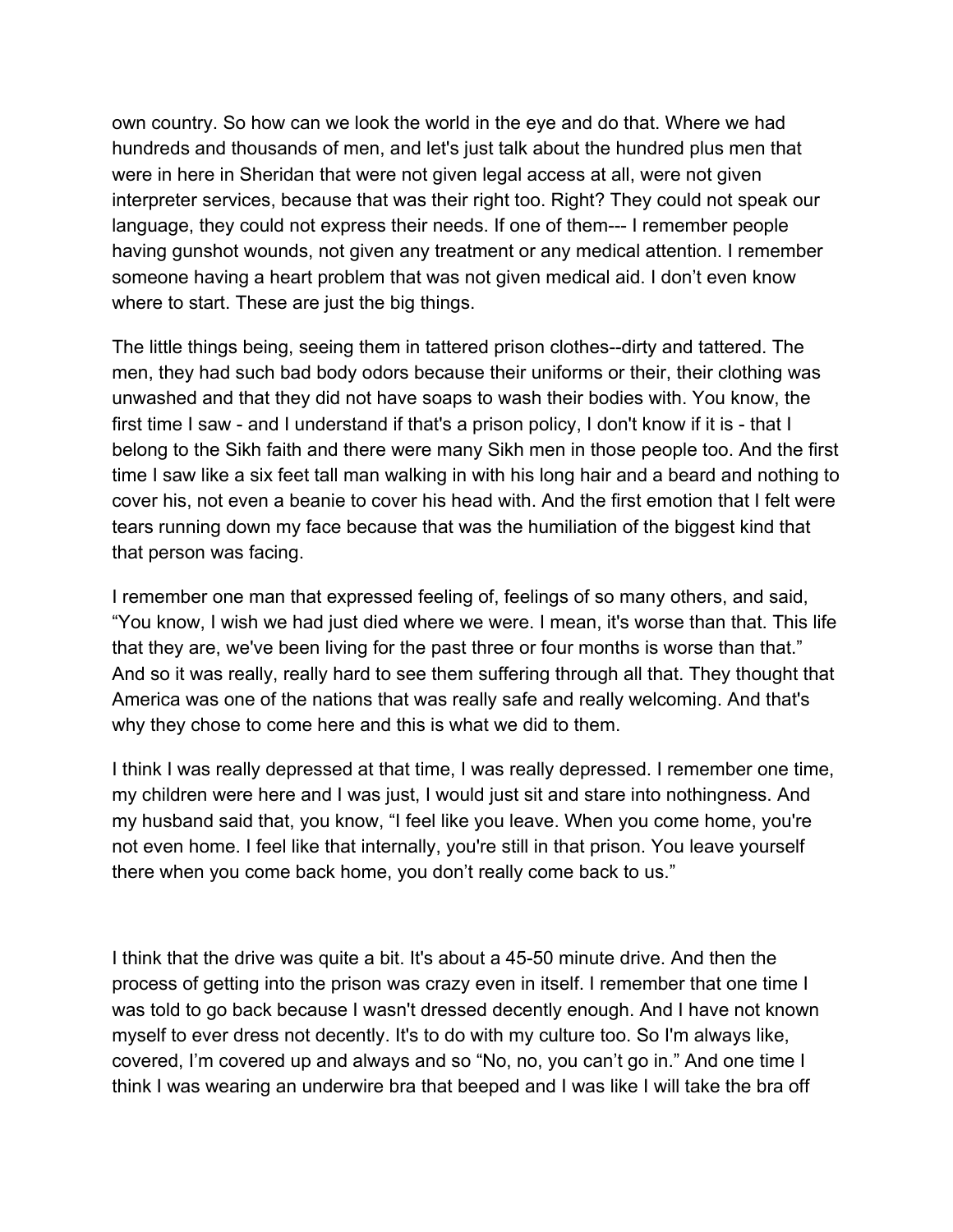and put it in my purse. No, you cannot take it in. And so I just took it off and put it in the locker - like , "I'm going in like that." What else can I do? You know? And one time I was told to, because I was not wearing, I don't know what he saw in my clothing. I went to my car and luckily I was driving my nephew's car that day, and he had a gym bag in it where he had a t-shirt that he wore during a workout and it was stinking, but I wore it! I was like, yep! I'm not stopped, I'm going in. I know when I went in the prison the guard inside said "You know, if it were me I would have let you in." But it's about personal choices too, he can say no if he wants to. And I was like, "Yep, I know that already - I've experienced that."

I remember one time that I was given a few names by the lawyers at Innovation Law Lab, saying that all these people will be released today. And one, one or two of them they said "Oh we haven't received any paperwork." And I said "I have the paperwork, how do you not have the paperwork?" And so even though that, they were brought out and the whole process in the prison system went through, they were not actually released at that time. So, I think that, it was just a horrible time, all in all. Because some of the bonds, some people were able to afford the bonds, and for some of them, the bonds were really high and then their parents in India and the sponsors here, were struggling to get that money.

# Hannah (13:30):

Navigating prison visitation is really difficult. One of the things I've encountered when I've visited people in prison is the frustration with rules that often seem arbitrarily enforced. Whether your clothing is modest enough, whether staff at the prison put your name onto the list to be allowed visitation that day, or whether the file of the person being released has reached the front office, often feels like it changes by the day and depends on the staff people on shift.

Navneet also mentioned the challenge of coordinating with sponsors of the asylum seekers. Sponsors are often relatives or friends who are responsible for helping asylum seekers to become permanent residents. Having a sponsor is one of the first steps in seeking asylum.

## Navneet (14:17):

Like I remember calling the parents and the sponsors incessantly. Day and night, "What are you guys doing?" And so what happened also was once these people were transferred to the prison system, their sponsors here even though they were related, they bailed out on them, thinking that now they are criminals because they are in the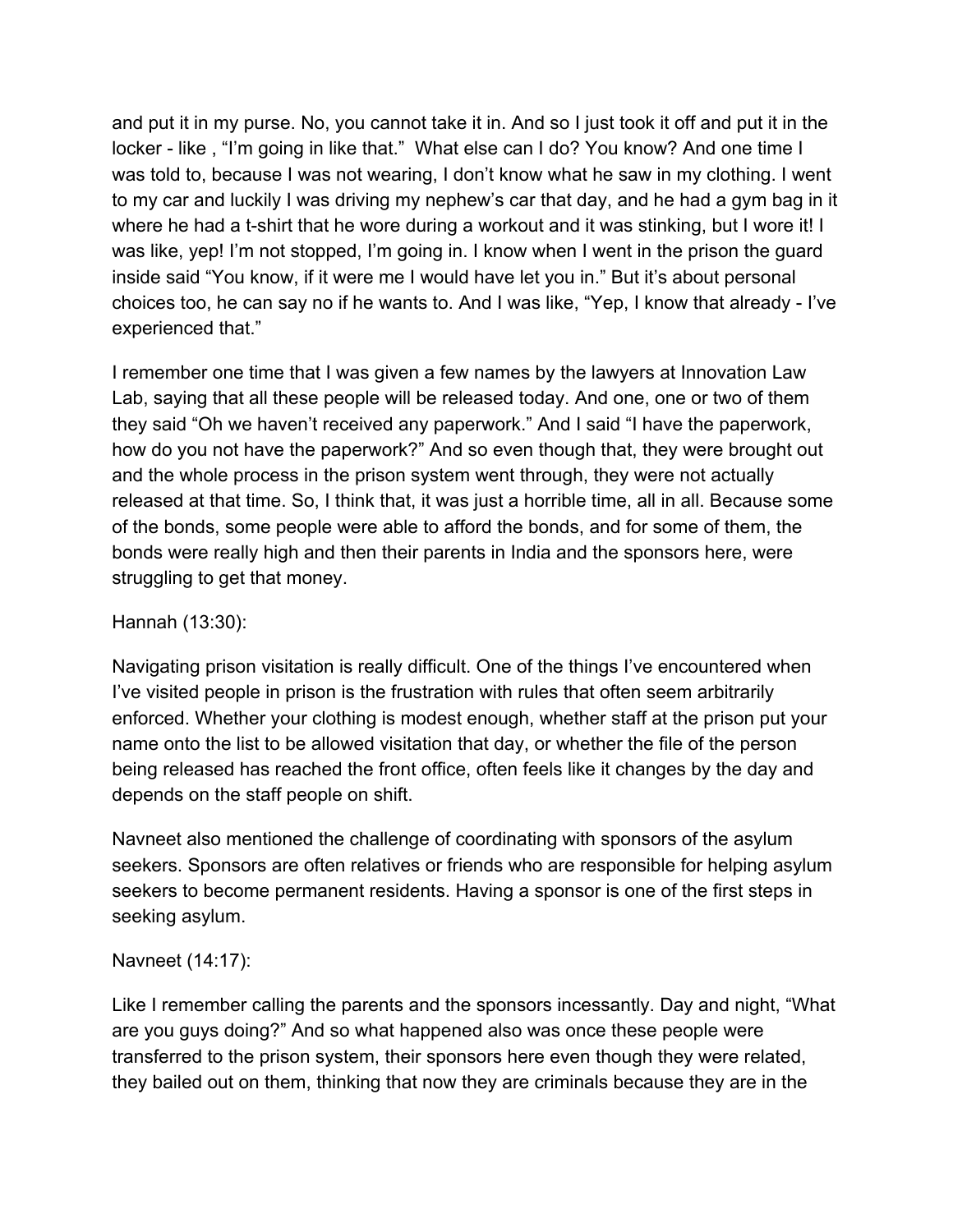criminal system now. That that might reflect on them and they might lose their own status or something like that.

And then few of them did not have sponsors. And I saw them, I remember one time, I was given the hard, hard task of telling that guy that his sponsors bailed out, and he just broke down right in front of me thinking "What am I going to do? I'm just going to be staying here for whatever time it takes to get my, to pass, my you know, my case or you know, whatever?" And I remember community coming together even for that, you know offering to be the sponsors.

That's the story. So it was a long process, tedious process. I think the last guys got released in early September, last few of them were released in early September. So that's a long time. To be detained because you're an asylee, or a refugee, and many of these guys have lost hope, lost faith, you know, in us even, you know, they were thinking again, you know, whether to trust us or not because it wasn't happening. And many of them lost their mental balance. For sure, at least two of them, because of being detained for so long and being confined in such horrible circumstances that they were in. Yeah, very difficult, very difficult process.

## Hannah (16:03):

The important work taking place inside the prison was amplified outside by thousands of people from all over the state. Interfaith vigils were held outside Sheridan, which ended with the sharing of Langar. Langar is a community meal prepared at the Gurdwara and shared twice a day and on special occasions for anyone who needs it, as part of the commitment of Sikhs to ending hunger.

At the largest of the interfaith vigils, 1,200 people joined together in prayer and protest, whether Sikh or Quaker, Muslim or Evangelical Christian. And afterward everyone sat together in the grass on the hillside to share Langar. Eating daal, rice and chapati with the barbed wire fence and the prison behind them.

Together, everyday people built the foundation and then a movement home. From welcoming in new volunteers, to making sure everyone had meaningful roles. We practiced our shared values by breaking bread together and building deep and lasting relationships for the long haul.

## Navneet (17:03):

It was an open park. I could see like various fruit trees, and it wasn't like a flat ground or something, it has ups and downs and that some part of it was rocky too. And it was right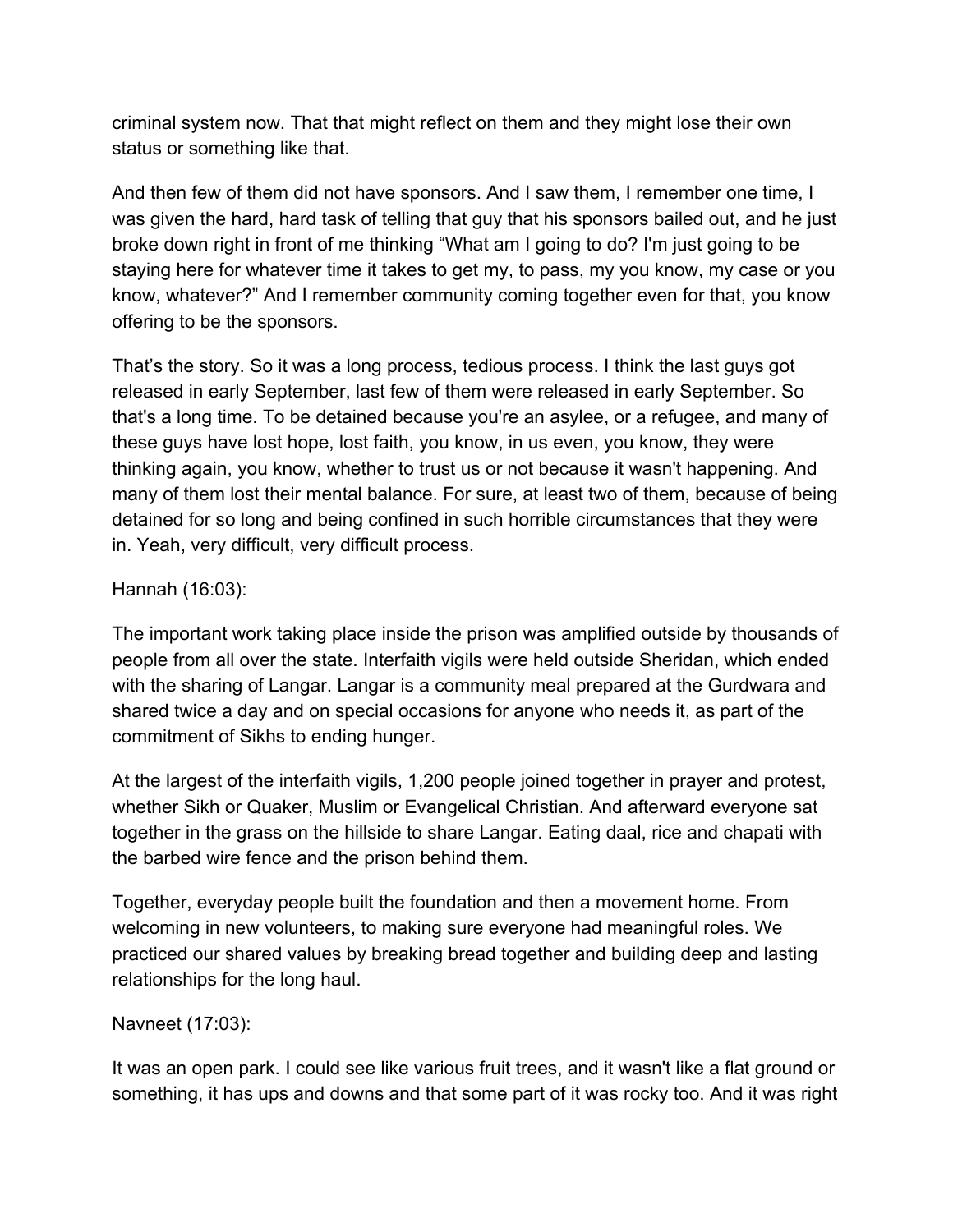outside the prison walls and you could see the barbed wire on top of the prison wall. We actually, the first time we went there we did not know where our prisoners were kept. But the prisoners that we could see from there--we could actually look into the compound. We could see the inside, so we just assumed that this was our population, the immigration detainees. But then later we were told that they were not, because the immigration detainees could not see out, we couldn't see them. They were in a separate, like a building that was a guarded building actually, a walled building so they couldn't.

I think we, all of us offered prayers in our own way. Like because these were interfaith vigils. So everyone, one representative from one faith or two, we did our prayers. I remember the hymns from Christian communities or churches, from Indian Sikh communities. I remember one of the girls coming from Vancouver, offered prayers in Hindi one time, and then catching up on how things are going, what is happening inside the prison. And so I was a part of that updating too. And then at the end, we shared meals together.

So Langar is a big part of Sikh faith. that's the word of the guru, that we every Gurdwara must have Langar. And so that's why we wanted to provide Langar for everyone that was there. And the community came together for cooking it, and then we carried the big, like, casseroles or bowls to Sheridan. Luckily it was a summer so there was no like "Oh it's getting cold" and stuff like that. I remember the first time we cooked even though we cooked so much, we fell short. So we bought pizzas from, I think it was Figaro's in town, in Sheridan. So we bought pizzas from them. And then from there on we knew like how much to cook. I think we were getting so good at it now. We knew how much to prepare and how to bring it there.

The McMinnville communities were providing the speaker system or the, you know, the sound system. That was pretty amazing. I remember that, and organizing that in the open field was beautiful. I think that everything just fell in place, right? I think it's the spirit behind, the heart behind it that matters. There was, nothing there was unorganized or disorganized. Just everything fell in place like real quick during those vigils. It's strengthened my belief in humanity and strengthened my belief in what the Gurus taught because what they taught was to do the right thing.

*Music*

Hannah (20:00):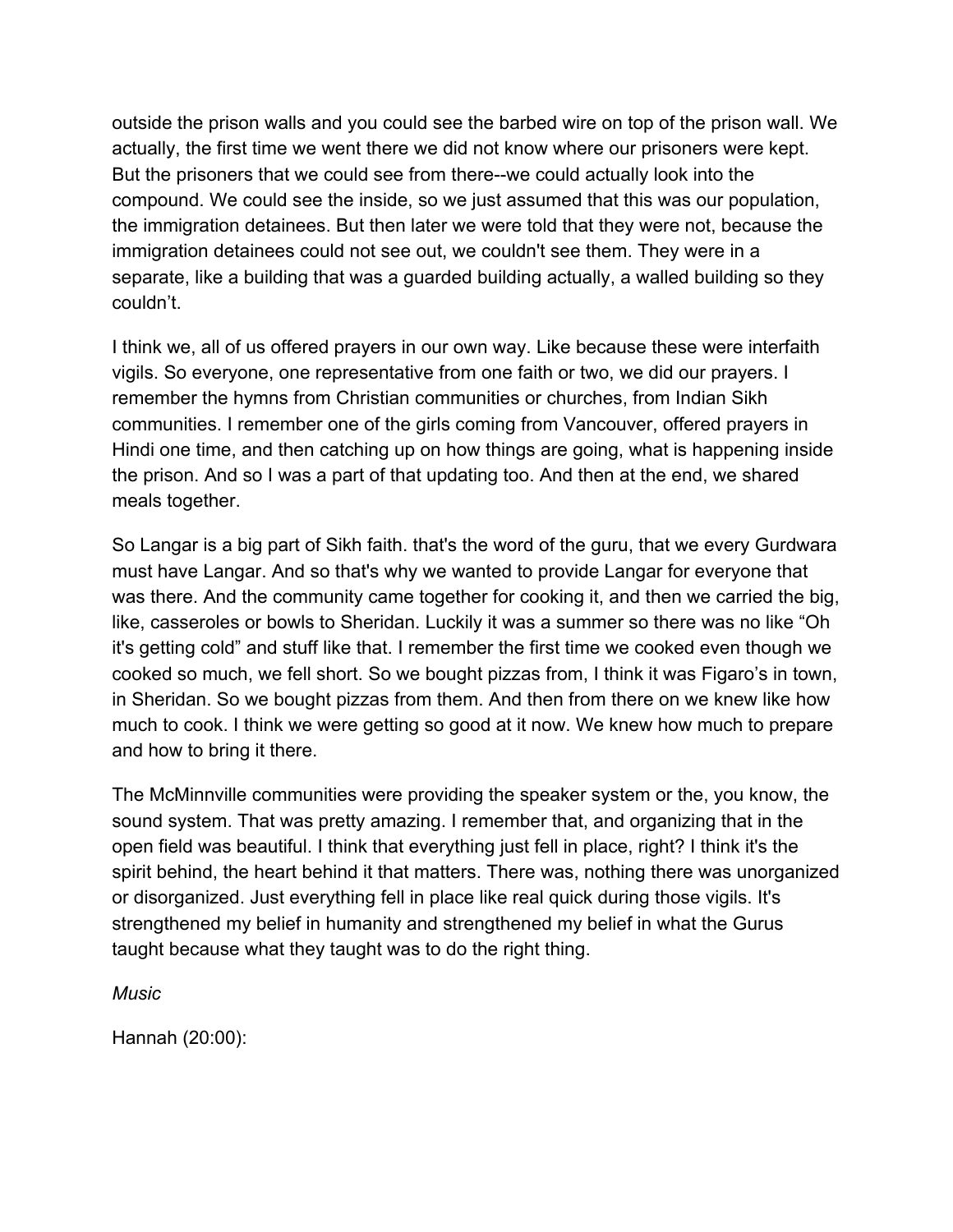Thanks to the many people who held vigil outside the prison, created media attention, interpreted for people imprisoned at Sheridan or provided legal counsel, every asylum seeker passed their credible fear interview. It's the first step in the legal process of seeking asylum that establishes that you had reason to fear persecution or torture in your home country. As people were released, local organizers faced a new challenge: Where would they go next, and how would they get there? How could the community prepare to receive and support them in the weeks and months that followed?

#### Navneet (20:42):

People as far as Eugene were driving down here, to Salem even to, first to Sheridan, and then to bring in, then bring them to Salem. And then from here on to the Portland airport. So then the original thing was where, where are they? So once they're out, where are they going to stay the night? And how are we going to transport them to the airport or to the bus stations or to the train stations? So I think he connected with you and you set into motion or mobilized the welcome team. I was like, okay, "We have the Gurdwara." I told Stephen how we have a lot of beddings, mattresses and comforters and everything. And we have a lot of space. But there are only two rooms that are actually, like that have, like have proper bed frames and everything and Stephen was really like hesitant there. And I said "You know we could put the mattresses on the floor and stuff and there could be like even 50, we could accommodate like 50 at a time. There's such a huge hall." And Stephen was a bit like hesitant and he was like, "I want them to feel humanized and respected again. So I don't want them to be staying in like, sleeping on the floor." So I explained to him how it's like, for Indians, it's cultural. So for events when we get together, we just lay the mattresses on the ground and we all sleep together. So then I think I convinced him and so that's how we offered the Salem Gurdwara.

You know, some of these men had left their countries, like, some of them years before. I know of one man who was stuck in Guatemala for over a year because his father passed away, and he had no funds to enable him to travel further. And so he was staying with this family where he was doing their household work to survive, to provide for his food and shelter. And so this is just the story of one man, but there were so many men who had left their homes, who had been out in like different countries in dangerous circumstances for over a year. And just to get to America so that they could find that respite, which they did not get. And we have talked at length about that. So I think the word respite in this context was really powerful. Because once they got out, they were given this welcoming and loving environment where they will eat home cooked meals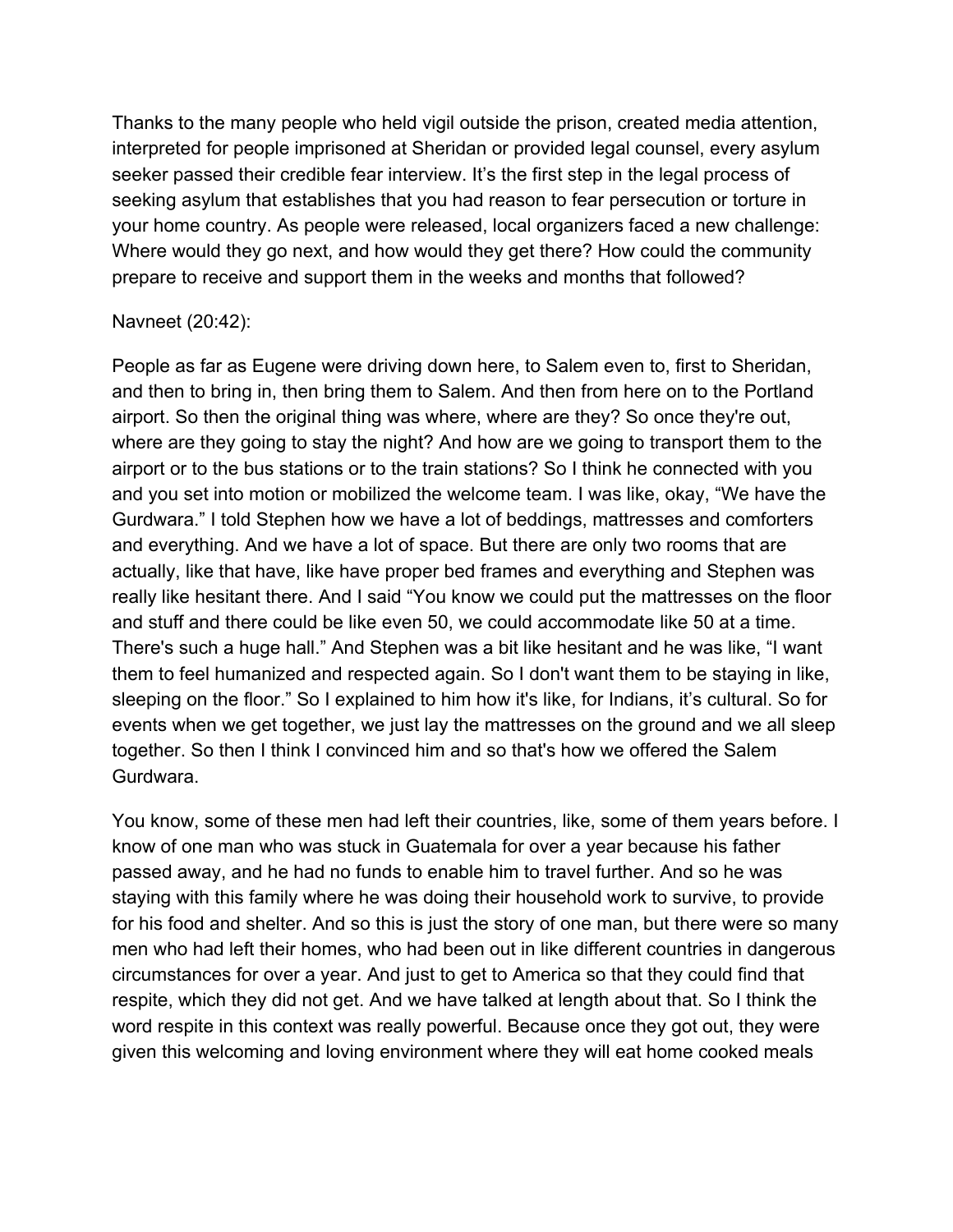and served to them in like this warm atmosphere so that they could be like, at ease and breathe, you know, breathe for once, in all this time.

## Hannah (23:24):

Many of us in rural communities often feel powerless against the neglect of our eroding social services, schools, and libraries, and the forces that tear our communities apart, like ICE. Despite being stereotyped, criticized, and blamed for how our natural resources, labor, and wealth have been extracted, rural people continue to invest in building their communities and helping each other as best we can, patching together solutions from the resources and skills we can pool together with our neighbors.

The organizing that led to the release of asylum seekers held at FCI Sheridan showed me that our rural communities have more power together than we realize. Our rural skills, like rugged interdependence and ingenuity, give us the tools we need to do this work.

You'll hear some faint background noise in this next part, because Navneet's grandson was playing with his mom in the other room.

## Navneet (24:24):

Seeing what happened at Sheridan I think that it was not just the lawyers that did all that, it was all of us together. So, I think community organizing is a big part of these things. So start with that, you know, reach out to people who are doing community organizing and tell us then, like, How can I be of help? What can I do? So that's all I think I can say right now. For me, just because the community was already mobilized, and so I got in touch with those communities during the vigils and all that, I got involved. So get involved in these movements and these communities to help because I think we can take a singular person you can't do much. Right? I went to Sheridan right? By myself. I drove there. Did anything happen? It was once I became a part of this big community, this large, larger group that things started to happen.

You know, on the one hand, you're seeing the ugly face of humanity. And on the other you're seeing such a beautiful face of mankind. We're like all the communities come together to pray for people that they don't even know. To, you know, I remember that one time, somebody threatened one of your volunteers, you know, "Be careful, or somebody's gonna ram their car into you" or something like that. And in despite, in the face of that threat and danger and everything. We were steadfast and there no matter what. So that was beautiful, to see that, I think that I need to remind myself more of that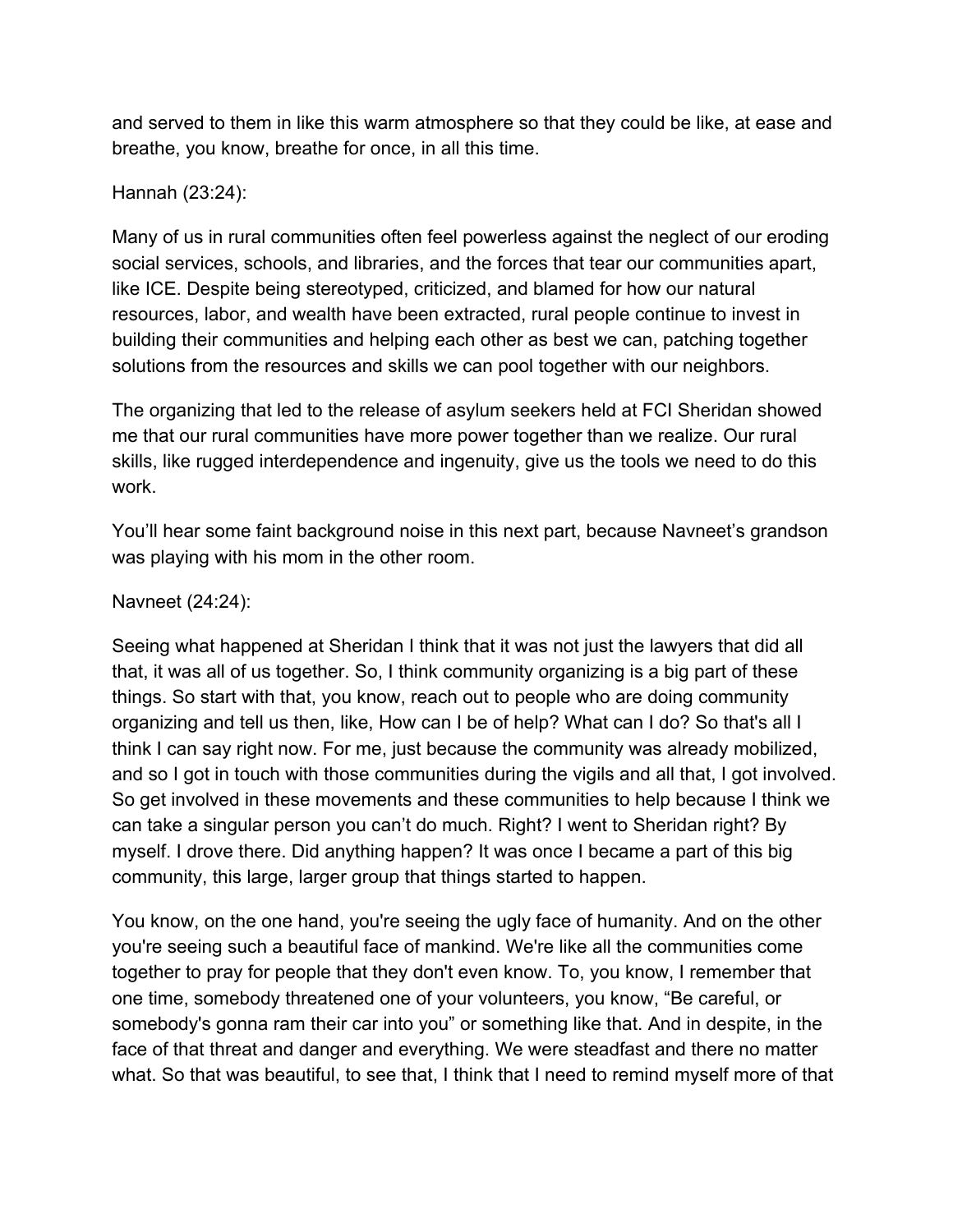when I see the ugliness in humanity, that I need to remind myself more of the beauty of communities that surround us.

Hannah (26:15):

What have you found that has helped you in your processing and healing since then? And I'm sure that it's ongoing - not to say that it's over.

Navneet (26:25):

Yeah, I just think that once I started seeing the process working, that helped. And I think the system works, it does work, and I have experienced that. But it took so long for that system to get into action! That was really difficult.

Hannah (26:43):

And it worked it seemed like, in many ways because so many people, like it wouldn't have worked ...

Navneet (26:47):

No, No, it would not have.

Hannah (26:49):

If they wouldn't have had access to pro bono lawyers and interpreters, like yourself, and other people who took action.

Navneet (26:54):

And I think that it was the whole community that came together. You know, it was not just the lawyers. I know of other places that have had pro bono lawyers. - Let's take for example, there was, I don't remember the name of the city in, in California, where there were over 700 such men detained and nothing happened there. Because the whole community did not come together like we did here. So, that is what worked, that is what I love about Oregon.

Hannah (27:26):

You have been listening to "It Takes All of Us," the fourth episode of Rural Roots Rising by the Rural Organizing Project: (try saying that 3 times fast!) a monthly radio show and podcast created by and for rural Oregonians who are creatively and courageously building stronger and more vibrant communities for a just democracy. Do you have any